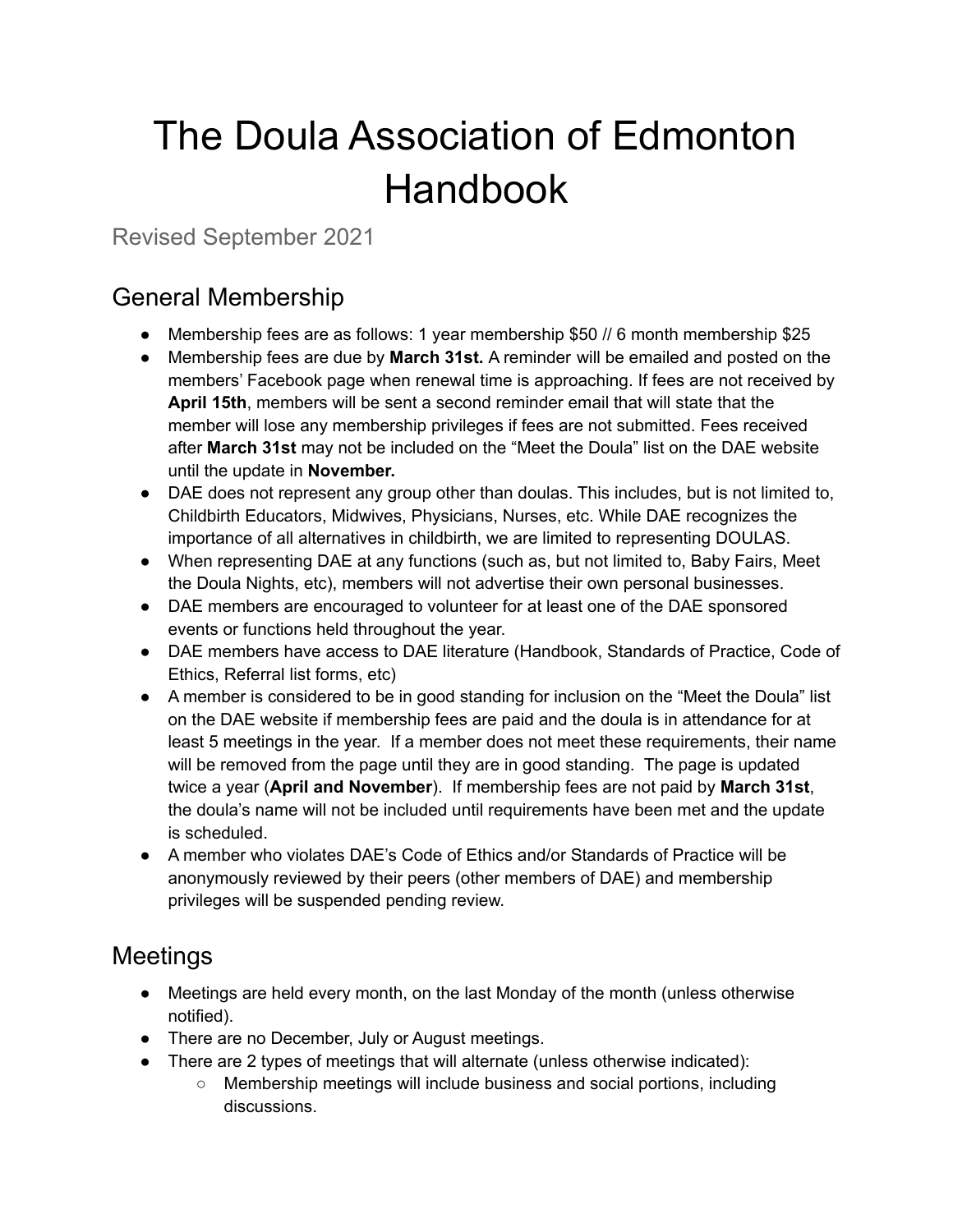- Continuing Education meetings will address specific topics to meet the educational interests of the group.
- General meetings are open to all who wish to attend. Educational meetings are only open to members.
- In order to vote on motions, quorum must be met. Quorum is 25% of the members in good standing. The executive may differ the motion at a subsequent meeting or propose members vote on a motion on the Facebook page in order to meet quorum.
- The chair does not vote except in the event of a tie.

#### **Executive**

- The executive consists of 7 positions: chair, co-chair, administrative support, membership coordinator, referral coordinator, social media coordinator, public relations coordinator.
- Elections for all positions are held every two years in April. The positions should be held by a doula with at least one year of experience as a DAE member.
- Executive positions should be held for two consecutive years.
- Membership fees will be waived for each year that executive members are part of the executive. They will not receive a rebate of any past paid fees for the first six months of their term, but will not be required to pay their fee for the next membership renewal period due March 31st.
- Executive meetings are held monthly. The executive will arrange the time and location.
- Executive members are expected to attend all meetings unless at a birth or ill.

#### Miscellaneous

- Guest speakers are offered an honorarium of \$50 as an acknowledgment of our appreciation.
- Membership will receive a notification via the DAE private members' page on Facebook of any changes to DAE literature.
- New DAE members will be invited by the Membership Coordinator in a welcome email to subscribe to the DAE private members' Facebook page. This group enables DAE members to communicate and be informed about local events, meetings and their membership. It is also a space where doulas can debrief and ask for advice from other doulas. Communication on this page is private and not to be discussed elsewhere through sharing gossip or other innuendo about doulas based on conversations that take place on this page.
- A privacy disclaimer should be added to all emails in regard to DAE business. The disclaimer is as follows:
	- *This email and the information it contains is intended solely for the addressee. Copy or re-use of this information by anyone is unauthorized. If you received this message in error, please notify the sender and delete this message from your system.*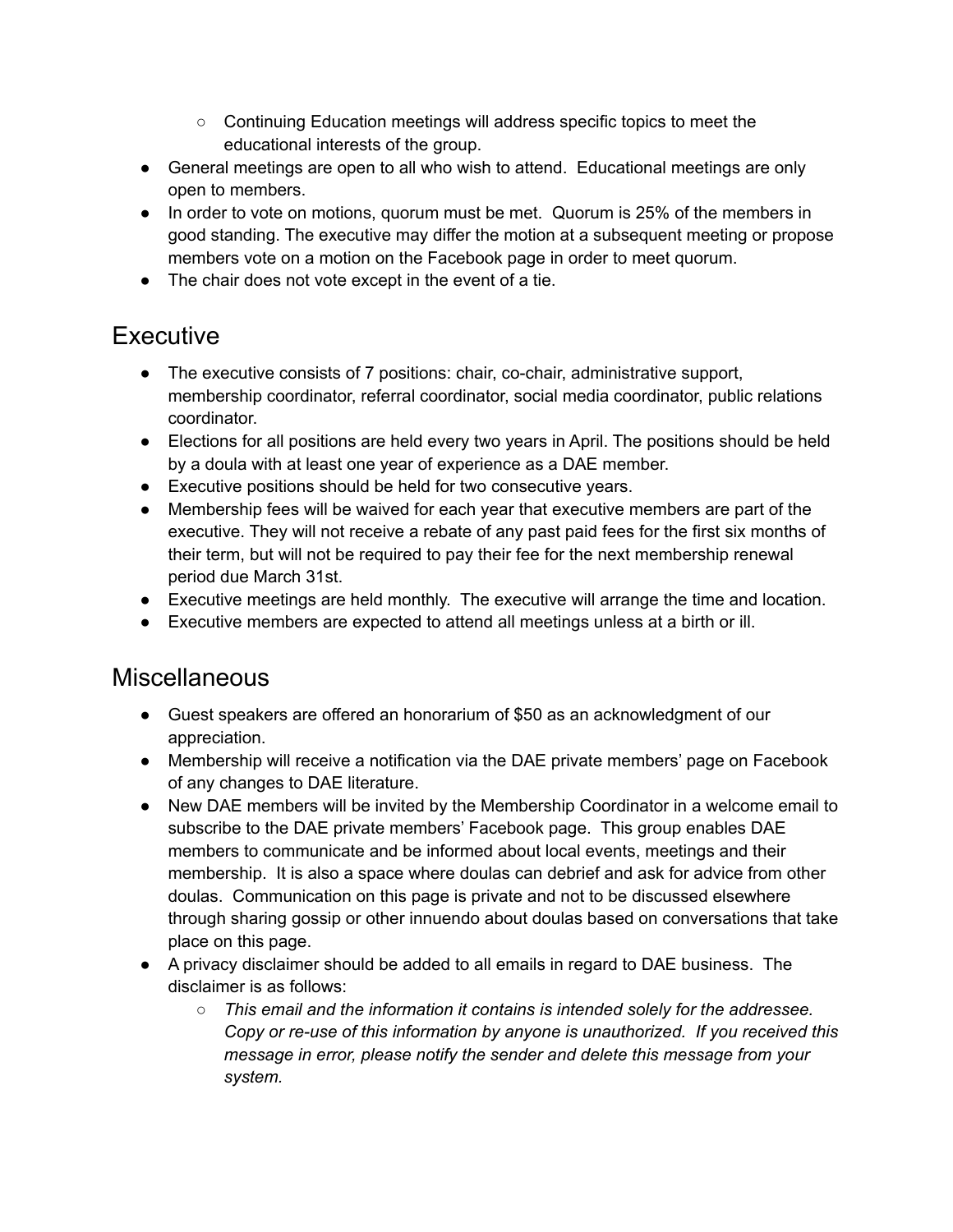## Executive Specific Guidelines

- Membership fees will be waived for each year that executive members are part of the executive.
- Executive members are required to attend membership, continuing education and executive meetings. If you cannot meet this expectation, you will be asked to step down from your position. Membership fees will be expected to be paid, prorated for the portion of the year remaining. Monthly reports are expected at each meeting.
- If an executive member cannot attend due to being at a birth or being ill, they are expected to prepare their report and send it to the administrative support rep to be read on their behalf.

# DUTIES

## **Chair**

- The Chair does not vote at meetings unless a tie occurs. In this case, the Chair may cast a vote to break a tie.
- Chairs all meetings.
- Prepares and circulates meeting agendas to the exec through the Exec Facebook group.
- Sets up room for DAE meetings.
- Liaises with members, the community, and the general public.
- Oversees the roles of the executive.
- Updates the handbook as changes occur.

#### **CoChair**

- Assists Chair in their duties.
- Fills in for the Chair when the Chair is away.
- Assists in set up of room for meetings.
- Keeps the time at DAE meetings.
- Books guest speakers, lecture dates and themes for continuing education meetings.

#### Administrative Support

- Maintains meeting sign in sheet for each meeting.
- Read previous meeting minutes for adoption.
- Takes minutes at general meetings and exec meetings.
- Posts minutes of general meetings to the Members' Facebook page within one week of the meeting.
- Posts minutes of exec meetings to the Exec Facebook page within one week of the meeting.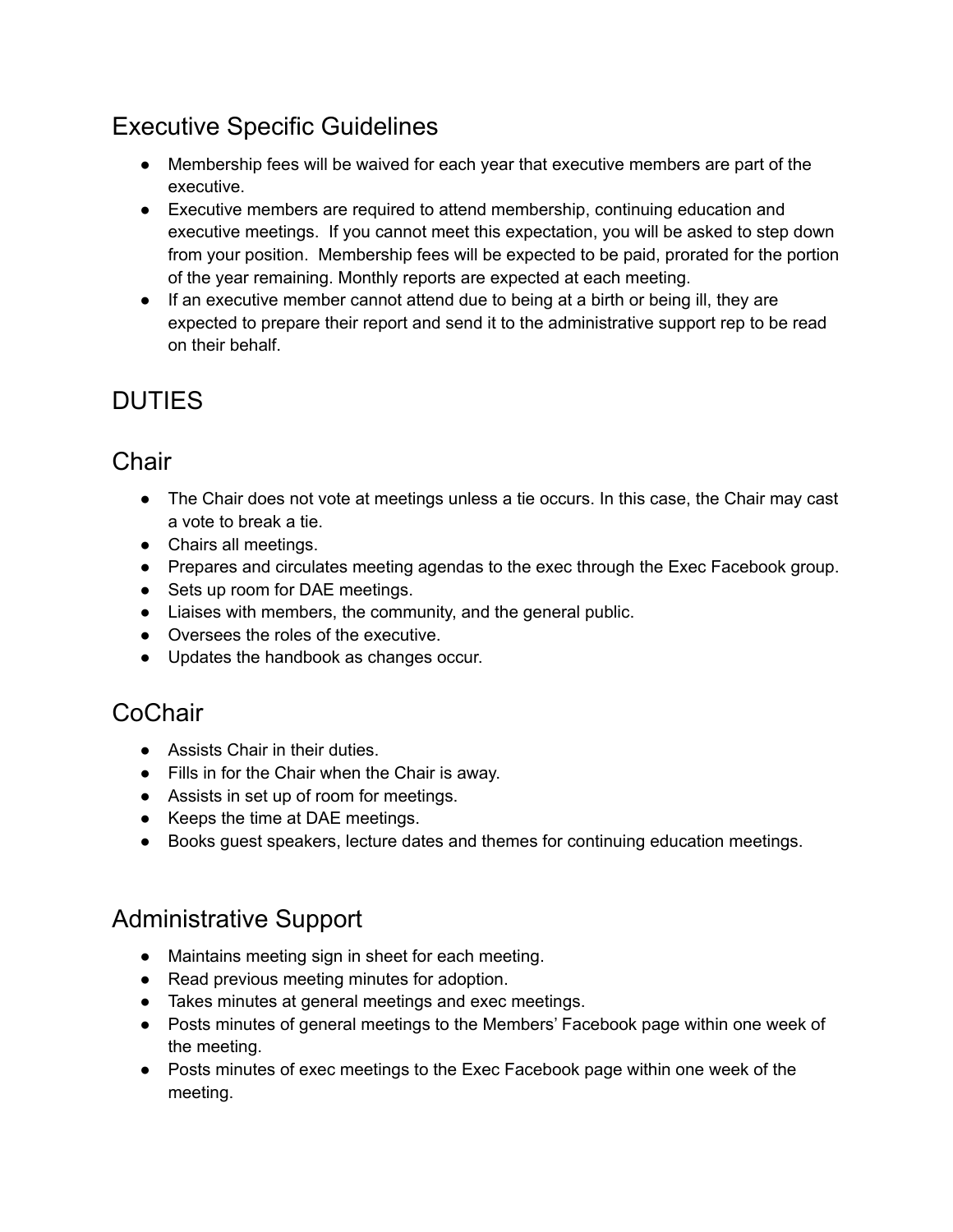- Manage executive nominations and elections for the DAE executive. Nominations are made during the membership meeting every second year in **March** and elections are held every second year in **April**.
- Maintain a monthly meeting attendance document. Inform the Membership Coordinator in April and November of the members who have satisfied the requirements to be on the "Meet the Doulas" list on the DAE website.
- Collect membership fees.
- Maintain up to date accounting logs, books and files.
- Keep bank accounts up to date.
- Reimburse members for purchases made on DAE's behalf.
- Provide a bank account balance and expenditures when giving a report at membership and exec meetings.
- Create a yearly budget with the executive.

## Membership Coordinator

- Be cognizant of upcoming doula trainings held in Edmonton and request to have a DAE representative attend the training to inform trainees of DAE and the benefits of membership. Organizations may include CAPPA, DONA, ProDoula, or any other organizations which may have trainings in Edmonton or satellite communities.
- Represent DAE at doula trainings or find a replacement to represent DAE as above.
- Send our reminders **March 31st** via email as well as through a post on the private Facebook page for membership fees.
- Memberships are due **March 31st.**
- Notify anyone who has not paid their fees by **April 15th** that their membership will lapse by **May 1st** should their fees remain unpaid.
- Maintain a membership database. This is not to be distributed to anyone outside of DAE.
- Send out a drafted welcome email regarding the benefits of membership, dues, the DAE badge for personal use, how to be added to the "Meet the Doulas" list, how to join the private Facebook page, meeting dates, DAE website address and password for the members only section, along with information about our public page and instagram page.
- Manage and update DAE website.
- Manage paypal notifications, sending notifications to the Administrative Support person.

## Referral Coordinator

- Liaison via email with public organizations to inform of low cost doulas for those birthing people with limited resources.
- Respond to emails for low cost doula support and screen the request for need according to income (less than \$25,000 per year income).